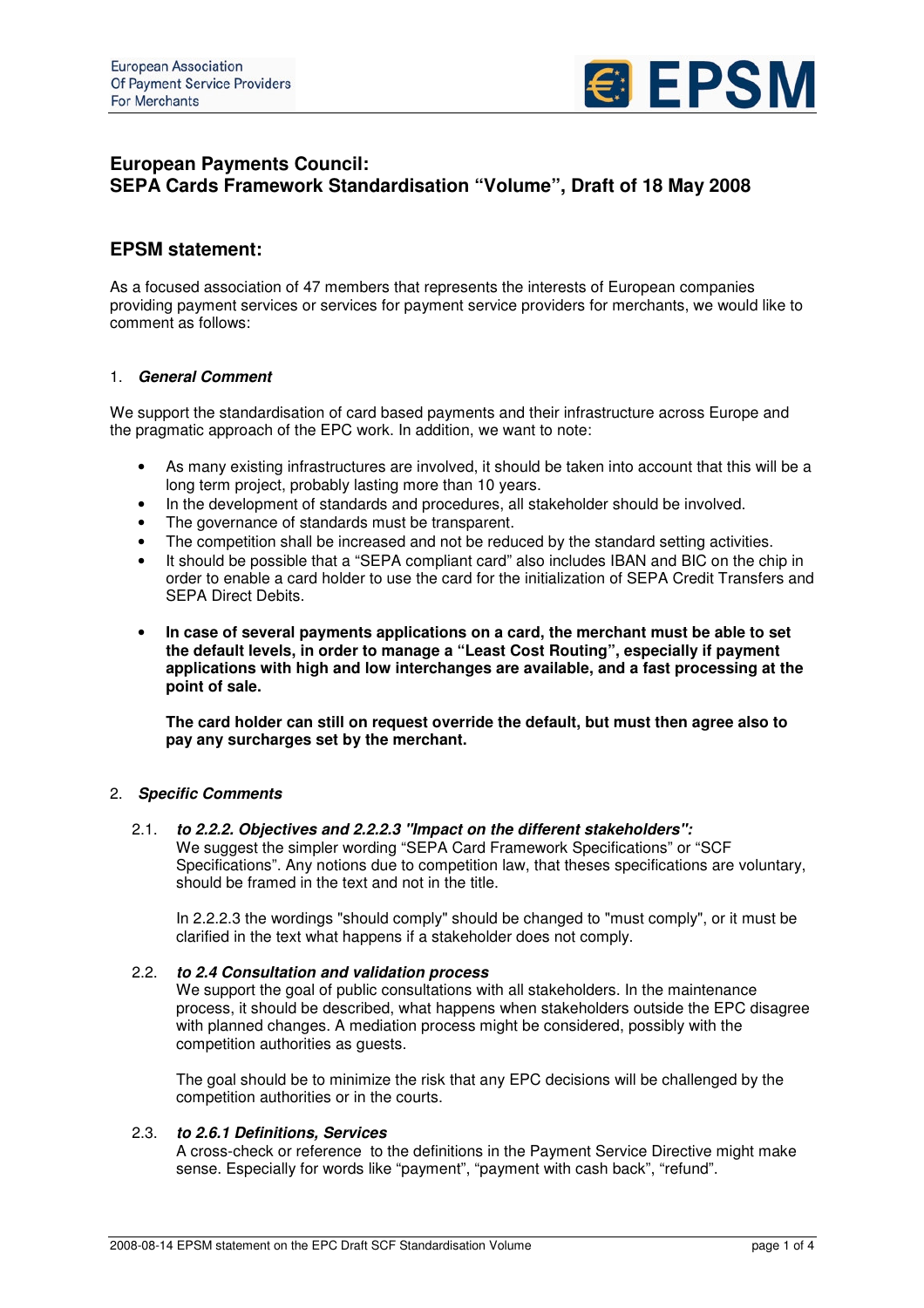

Some more detailed comments and questions:

- definition "cancellation at Point of Sale": How is known to the merchant, if a transaction has already been cleared by the issuer?

- definition "mobile payment (remote)" The word e-Payment is not defined. It should be changed to payment.

- definition "Chip contactless EMV based": To our understanding, the definition should read "IC Card compliant with EMVCo contactless specifications."

- definition "Signature": Does a signature by a certified sign-pad also qualify as a "signature"?

- definition "Pin change": Is it on purpose not to use capitals as "PIN"?

## 2.4. *to 2.7 Cross Domain Matrix*

Recurring payments: Why are they mandatory? In many debit card schemes for POS environments, they are presently not possible. They should not be in the core requirements. - Why is in the supported environment "MOTO" and "3D-Secure" mentioned in the card-toterminal domain?

- Where is "Payment with purchasing card or corporate card Level 2 data" defined ?

## 2.5. *to 3.1.1 SEPA Fast*

Some recent requirements of SEPA Fast seem to be missing.

#### 2.6. *to 3.1.3.3 Selection of the Payment Application*

The following sentence should be included for clarification:

**In case of several payments applications on a card, the merchant must be able to set the default levels, in order to manage a "Least Cost Routing", especially if payment applications with high and low interchanges are available, and a fast processing at the point of sale.**

**The card holder can still on request override the default, but must then agree also to pay any surcharges set by the merchant.**

#### 2.7. *to 3.1.3.5 Cardholder Authentication*

It should be made clear, that SEPA Fast supports transactions at "merchant's risk" in case all authentication methods do not work.

#### 2.8. *to 3.1.3.8 Multiple Payment profiles and Acquires*

To clarify for the German market and several large merchants, the following sentence should be added:

"SEPA FAST shall enable terminals to support the concept of a payment network operator that manages the terminal and routes as a single host to multiple acquirers."

## 2.9. *to 3.1.4.2.1 Technology Selection for Payment*

as mentioned in our 2.7:

It should be made clear, that SEPA Fast supports transactions at "merchant's risk" in case all authentication methods do not work.

## 2.10. *to 3.1.4.2.2. Application Selection*

as mentioned in our 2.6.:

In case of several payments applications on a card, the merchant must be able to set the default levels, in order to manage a "Least Cost Routing", especially if payment applications with high and low interchanges are available.

The card holder can still override the default, but must then agree also to pay any surcharges set by the merchant.

# 2.11. *to 3.1.4.2.5.2 Additional Processing Requirements*

Req. 32: Will cashback be in the Core requirements or not? Req. 35: not supporting "PIN bypass: see our 2.7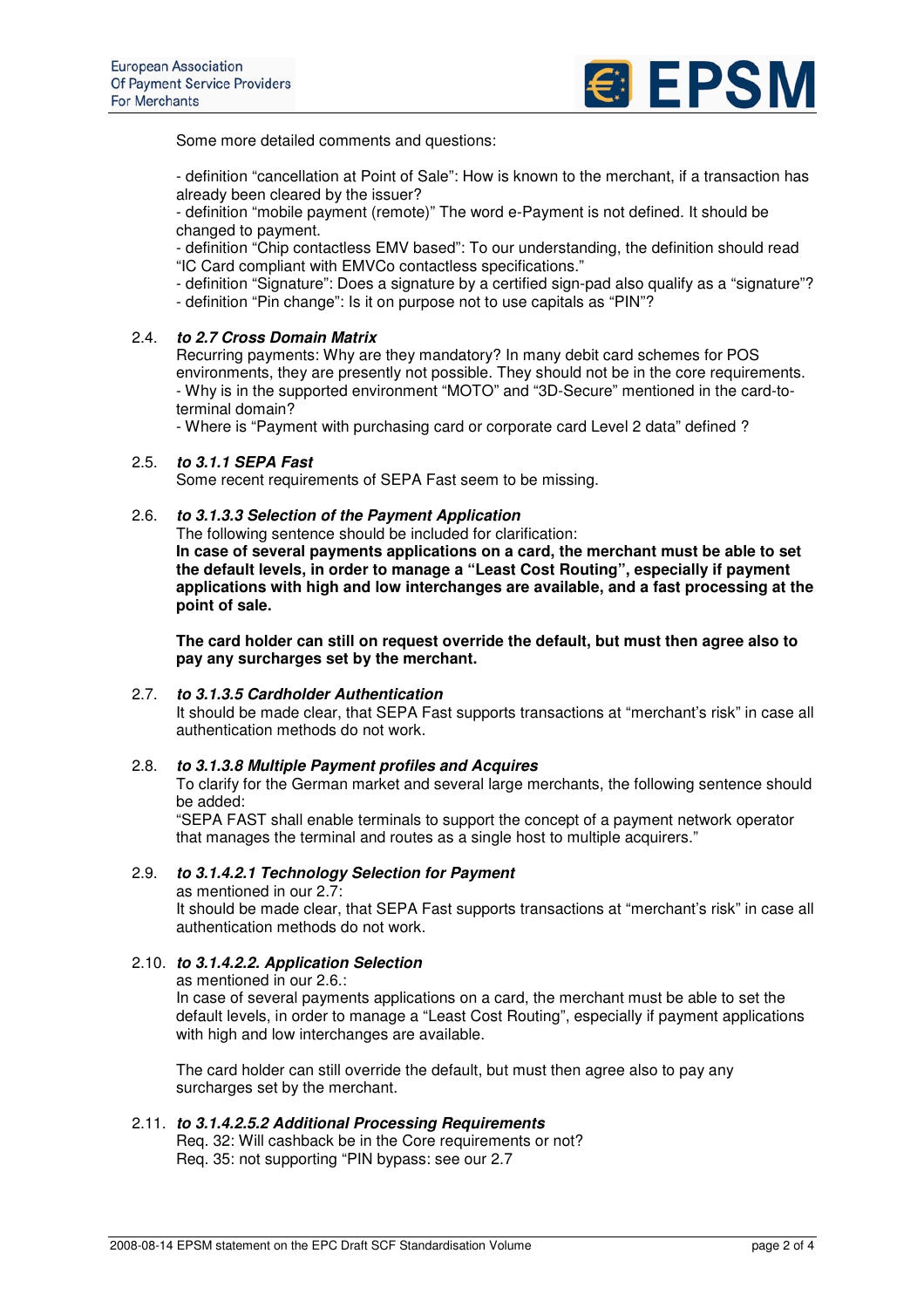

## 2.12. *to 3.1.4.2.5.3.1 Online Authorization*

Req. 38 – Req. 40: The references seem not to fit !

## 2.13. *To 3.1.4.5.1 Pre-Authorization*

Req. 71: An Acquirer default value should be added: "If this function is activated, and the merchant sips this entry then a configurable default number of days shall be used, or the acquirer sets a default number."

In a separate bullet, also the pre-authorization at automated petrol pumps should be included as a core requirement! The requirements differ from pre-authorizations at hotels.

## 2.14. *To 3.1.4.5.1 Payment Completion*

Req. 88: How does a terminal know, if a pre-authorisation is still valid?

#### 2.15. *To 3.2 Terminal to Acquirer Core Requirements*

- It should be made clear, if this content is derived from the EPAS work.

- as mentioned in our 2.8:

"These SEPA FAST shall enable terminals to support the concept of a payment network operator that manages the terminal and routes as a single host to multiple acquirers."

#### 2.16. *To 3.2.3 Core data elements requirements*

It is unclear, why formats for some data elements are not defined. This will lead to future differences in the implementation. It would be better to show no formats at all in this paper.

For data security reasons, it seems unclear why generally the full track2 data must be transmitted.

## 2.17. *To 4.1.3.2 Additional PLUS requirements*

As these requirements might involve significant additional costs, these requirements should be discussed in details with all stakeholders especially with the terminal manufacturers and the buyers of terminals.

#### 2.18. *To 4.1.4 evaluation methodology for terminals (D2)*

The choice of methodology (PCI or CC) should be openly discussed with the terminal manufacturers. The discussion should be transparent to the buyers of terminals.

#### 2.19. *to 5. Certification Framework*

Apparently, there is still a lot of work in progress.

#### **in our opinion it is important, that a clear and transparent governance with the involvement of all stakeholders must be set up.**

**In case of any strong disagreements among stakeholders, a neutral decision body should be created.**

#### 2.20. *To the Appendix page 85*

This comparative table is very good. Such a comparison also for the items in section 2.7 "cross domain matrix" for existing payment schemes in Europe would be probably very helpful in the further work.

#### 2.21. *Pages 87 to 97*

These pages might be shortened in a later stage. General EPC papers need not to be repeated.